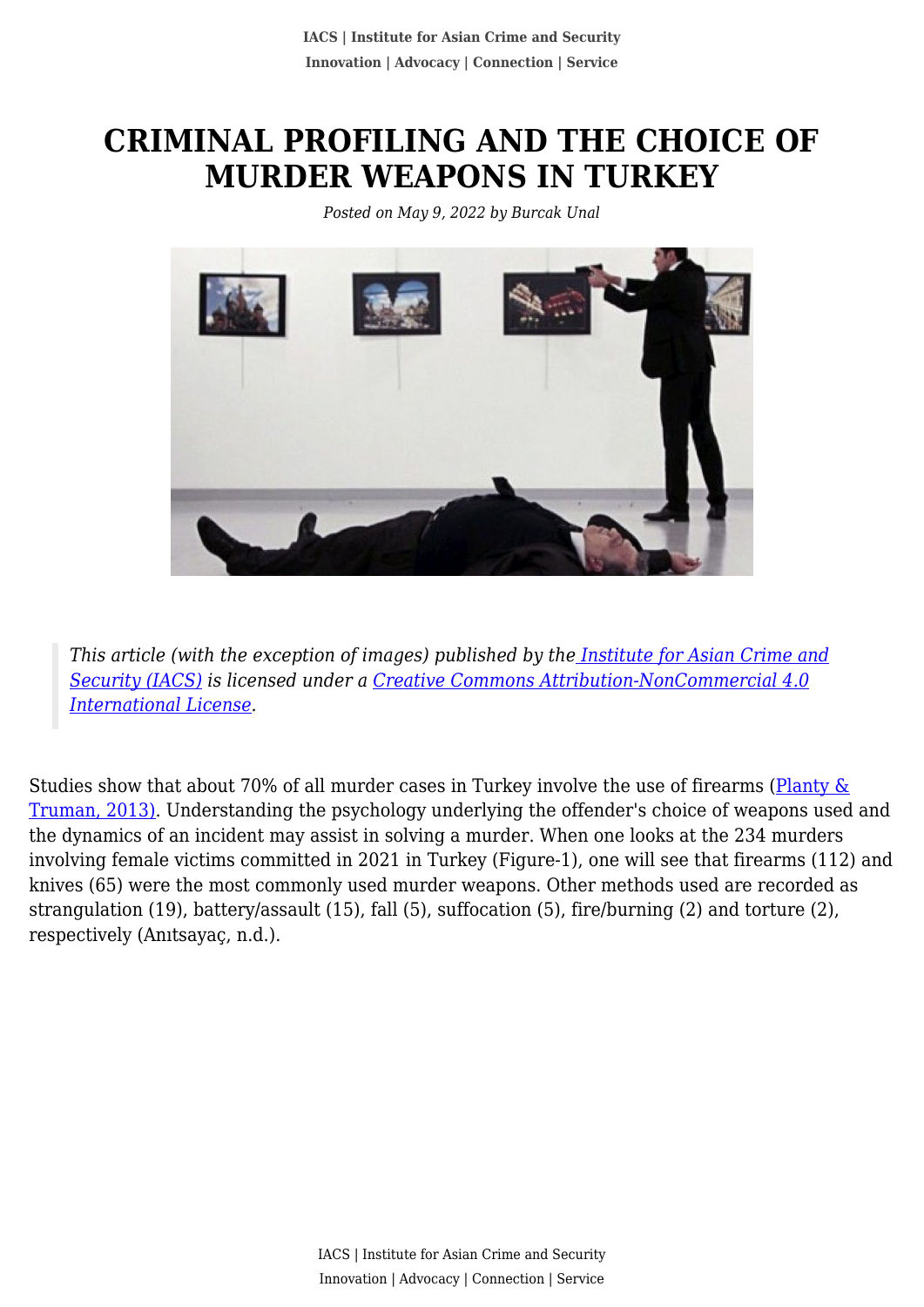**IACS | Institute for Asian Crime and Security Innovation | Advocacy | Connection | Service**



*Figure-1 Types of Femicide in Turkey 2021*

In Figure 1, the weapons and means used in these killings can be viewed in detail. The likely reason why firearms are preferred is that they are lethal and minimize physical contact with the victim. It is possible to explain this choice through rational choice theory. As such, an offender has the purpose to ensure that the victim will be killed and wants to avoid leaving evidence in contact. People who carry firearms often feel more courageous, thereby making it easier to face the victim. The sense of security that a weapon, such as a firearm or a knife, provides the user can give one the courage to take actions that one would not normally take [\(Kleck & DeLone, 1993; Phillips & Maume, 2007;](https://journals.sagepub.com/doi/full/10.1177/1088767918807252) [Watkins, Huebner and Decker, 2008\)](https://journals.sagepub.com/doi/full/10.1177/1088767918807252). In countries with easier access to firearms, the choice of selecting a firearm as a weapon is higher.

When criminals commit murder, they are often acting under emotional circumstances, so they may select a weapon quickly and use one that is conveniently accessible. However, the previous experience of the offender is also among the factors that influence this selection. When we look at the knife usage rate, we see that 65 of the 234 murders were committed with knives (Anıtsayaç, n.d.) There is likely a greater chance of a knife or blunt object being present at the scene than firearms. Decker (1993) has noted the greater likelihood of using a personal weapon due to closer the offender-victim relationship.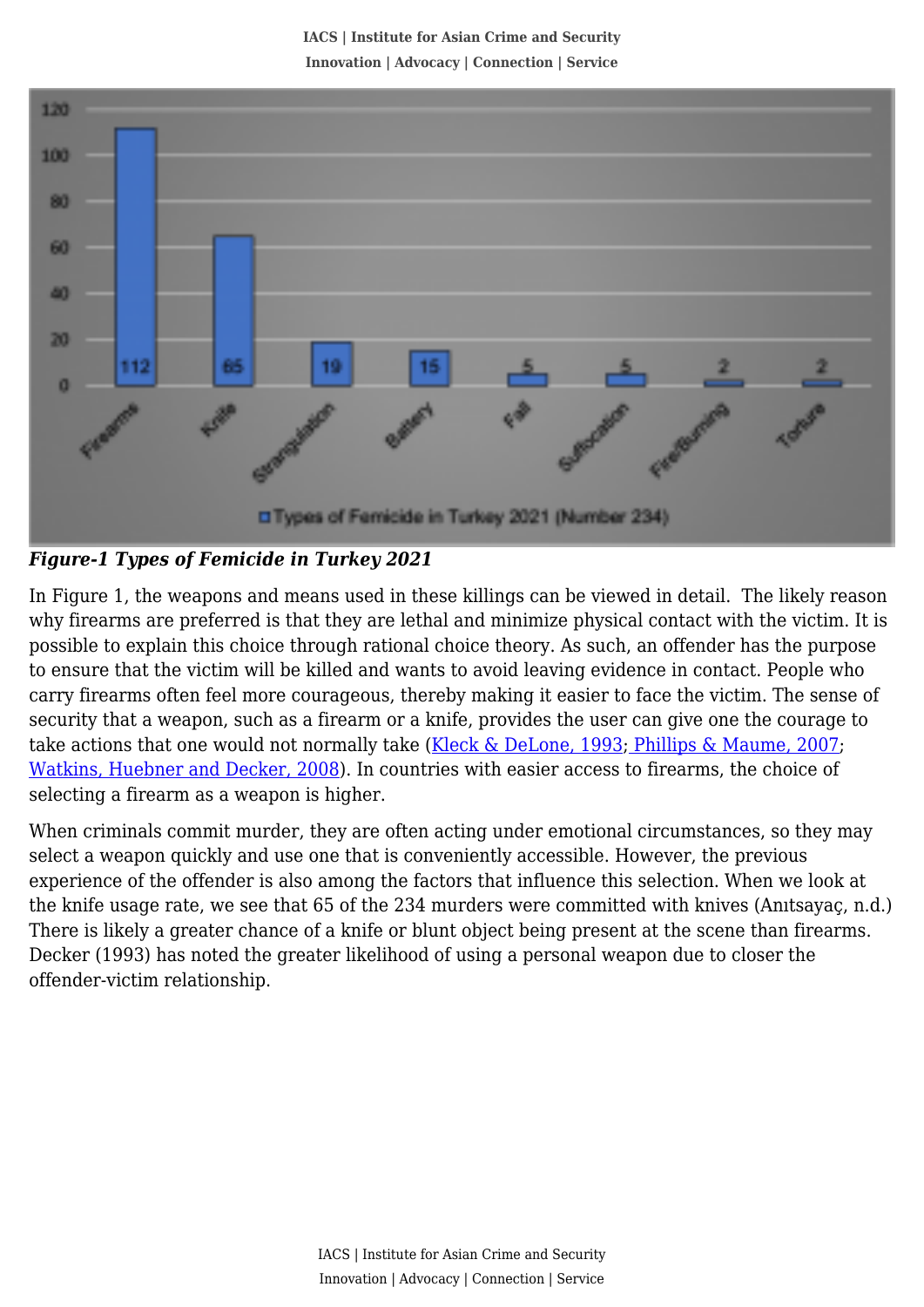**IACS | Institute for Asian Crime and Security Innovation | Advocacy | Connection | Service**



*Figure - 2 Firearms and knife usage count.*

When we look at the data in Figure 2, one can observe that 51 of the 65 stabbing cases and 58 of the 112 firearms cases had occurred within the household (Anıtsayaç, n.d.). Knife usage is lower in the total number of events in the household than firearms, but higher in proportion. It is also important to note that women in the divorce phase are more likely to either be away from home or are prevented by the male spouse from coming home due to a court order. Further clarifying the difference between the type of weapon used, the offender's decision to use more lethal weapons probably depended on the level of the relationship with the victim and the scope of the strain in the relationship. The rational choice theory poses that the benefit cost analysis will drive the offender to choose the most deadly weapon that will guarantee the greatest success, but that will also allow the least likely opportunity for identification and apprehension. These types of murders are usually premeditated. Criminals who act with knives, blunt objects or other convenient weapons are often acting with limited rationality. These types of criminals are often emotional and reactive, so their murders are more likely to be unplanned (Cook, 1983) and result in higher levels of detection and arrest.

Offenders using multiple killing methods (Figure-3) are often seen as motivated by revenge. It has been observed that killers using this method combine the act of cutting, strangling or stabbing with physical force. Forensic psychologists believe that these criminals are more sadistic and aggressive than others.

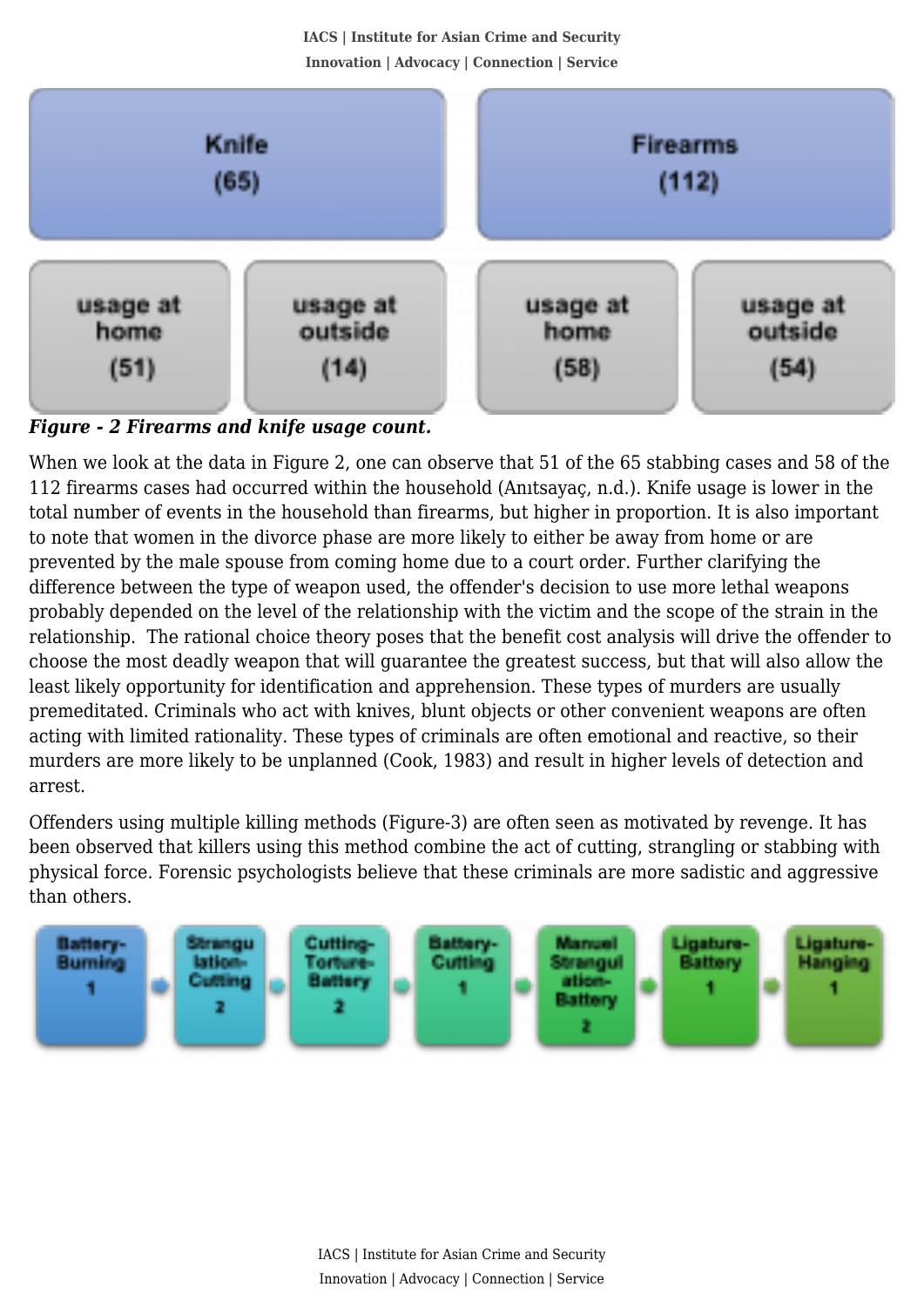## *Figure-3 Use of multiple methods of killing.*

 In the study cited, 10 cases (Figure-3) were found to contain excessive violence and multiple killings and the common motivation was found to be revenge. Research has revealed that the minimization tactics of killers who choose this method are high. These offenders use physical power combinations to give themselves the upper hand (Kamaluddin, Shariff, Nurfarliza, Othman, Ismail & Matte Clock, 2014).

The choice of the murder weapon is as important as the body area targeted during the killing. The offender's weapon may be able to tell us about motivation. It is therefore important to thoroughly examine the use of the weapon and the locations of the wound and injuries. When one examines the data in research (Figure-4), one will see that in a total of 27 homicides, firearms had targeted the head and neck, while in cutting piercing instruments, 16 of them had targeted the head and neck region (Anıtsayaç, n. d.). This data may not mean anything by itself, but when evaluated with other data, it may provide important details about the perpetrator's psychological state of mind and the underlying nature of the murder. The type of weapon often aligns with the offender's age. In an investigation, the rate of drowning the wife committed by a husband in young couples involving a murder is higher, while the use of a long-barreled firearm or a blunt object in older couples is higher (Pelletier & Pizarro, 2019).

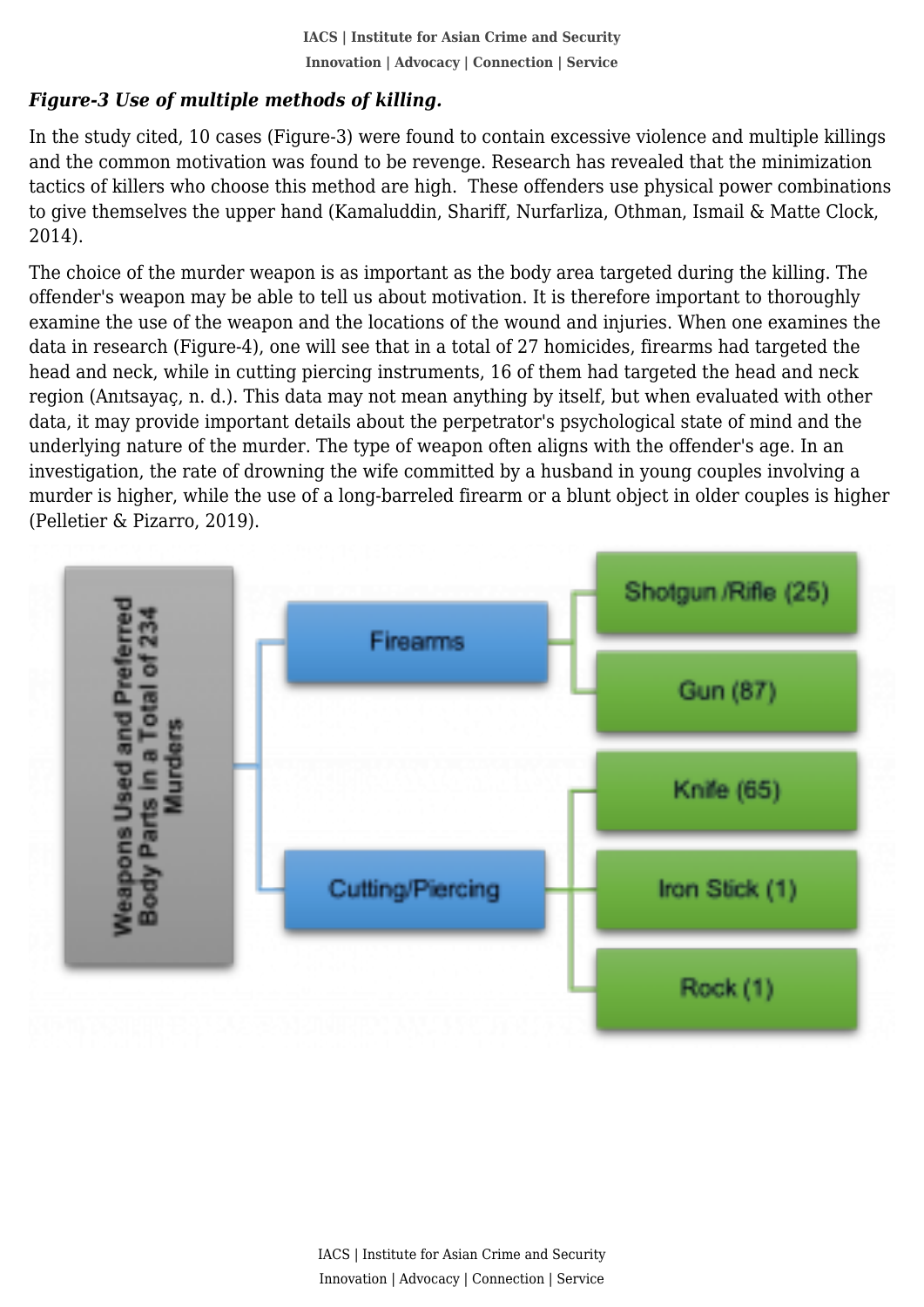## *Figure-4 Weapons and preferred Body parts used in Total 234 murders*

 In conclusion, it is very important to gather evidence and examine the full spectrum of information at the crime scene in the right order to better investigate and solve a murder investigation. In order to do this right, it is necessary to carefully analyze the forensic evidence, the crime scene, and potentially suspicious persons. While evaluating this information, creating a profile of the perpetrator's apparent psychological condition may reveal clearer images of the suspect's state of mind at the time of the incident. This paper has aimed to explore the phenomenon of criminal profile analysis based on the offender's choice of weapon, body areas targetted, and means of death in an effort to determine the perpetrators' anger levels, to gain a better understanding of the motive for murder, and to be able to understand who the offender is. Quickly analyzing profiles and identifying offender motivations are important steps for investigating unsolved murders. While this paper has been limited to examining female murders in Turkey over the course of one year, this may not be enough to draw conclusions or result in general findings. It is therefore believed that more comprehensive analysis and conclusions can be drawn if a larger sample is studied.

## *References*

Anıtsayaç, (n.d.). Şiddetten Ölen Kadinlar İçin Dijital Anıt. Retrieved from: http://www.anitsayac.com/

Cook, P. J. (1983). The influence of gun availability on violent crime patterns. *Crime and Justice*, *4*, 49-89.

Kamaluddin, M.R., Shariff, N.S., Nurfarliza, S., Othman, A., Ismail, K.H., & Mat Saat, G.A. (2014). Psychological traits underlying different killing methods among Malaysian male murderers. *The Malaysian journal of pathology, 36 1*, 41-50 .

Kleck, G., & DeLone, M. A. (1993). Victim resistance and offender weapon effects in robbery. *Journal of Quantitative Criminology*, *9*(1), 55-81.

Pelletier, K. R., & Pizarro, J. M. (2019). Homicides and weapons: Examining the covariates of weapon choice. *Homicide studies*, *23*(1), 41-63.

Phillips, S., & Maume, M. O. (2007). Have gun will shoot? Weapon instrumentality, intent, and the violent escalation of conflict. *Homicide studies*, *11*(4), 272-294.

Planty, M., & Truman, J. L. (2013). *Firearm Violence, 1993-2011*. Washington, DC: US Department of Justice, Office of Justice Programs, Bureau of Justice Statistics.

Watkins, A. M., Huebner, B. M., & Decker, S. H. (2008). Patterns of gun acquisition, carrying, and use among juvenile and adult arrestees: Evidence from a high‐crime city. *Justice Quarterly*, *25*(4), 674-700.

**Image Credit:** *AFP/Hurriyet/Hasim KILIC/Turkey Out*